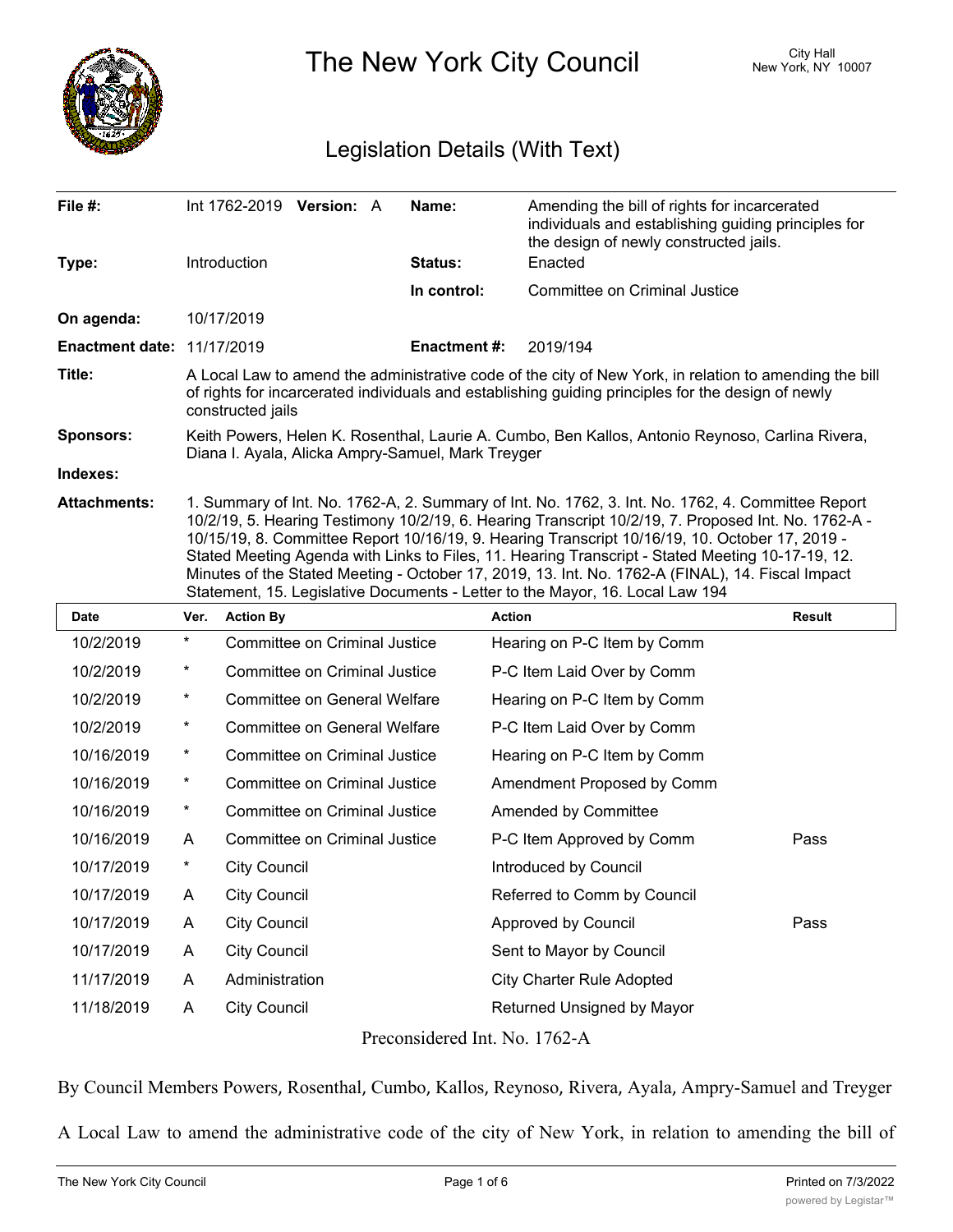rights for incarcerated individuals and establishing guiding principles for the design of newly constructed jails Be it enacted by the Council as follows:

Section 1. Chapter 1 of title 9 of the administrative code of the city of New York is amended by adding a new section 9-159, to read as follows:

§ 9-159 Guiding principles for new correctional facilities. a. Definitions. As used in this section, the following terms have the following meanings:

Dormitory. The term "dormitory" means a unit which houses multiple individuals. This term shall have the same meaning as the term "multiple occupancy housing unit" .

Housing unit. The term "housing unit" means a structure or part of a structure that contains single occupancy housing units or multiple occupancy housing units, as those terms are defined in the rules of the New York state commission of correction.

Living quarters. The term "living quarters" means an individual occupancy housing unit as defined in section 7040.4 of title 9 of the compilation of codes, rules and regulations of the state of New York or any successor provision.

Kitchenette. The term "kitchenette" means a space equipped to be used for heating food and water.

b. Every city correctional facility under the sole jurisdiction and control of the department built after the effective date of the local law that added this section shall comply with the following requirements:

1. Design requirements. Each such facility shall be designed, where practicable, in a manner that deprioritizes an institutional appearance and the use of bars.

2. General requirements. Each such facility shall include:

(a) a call button or telephone in each room that incarcerated individuals may use to contact staff;

(b) infrastructure that provides internet capability, subject to security and safety protocols of the

department;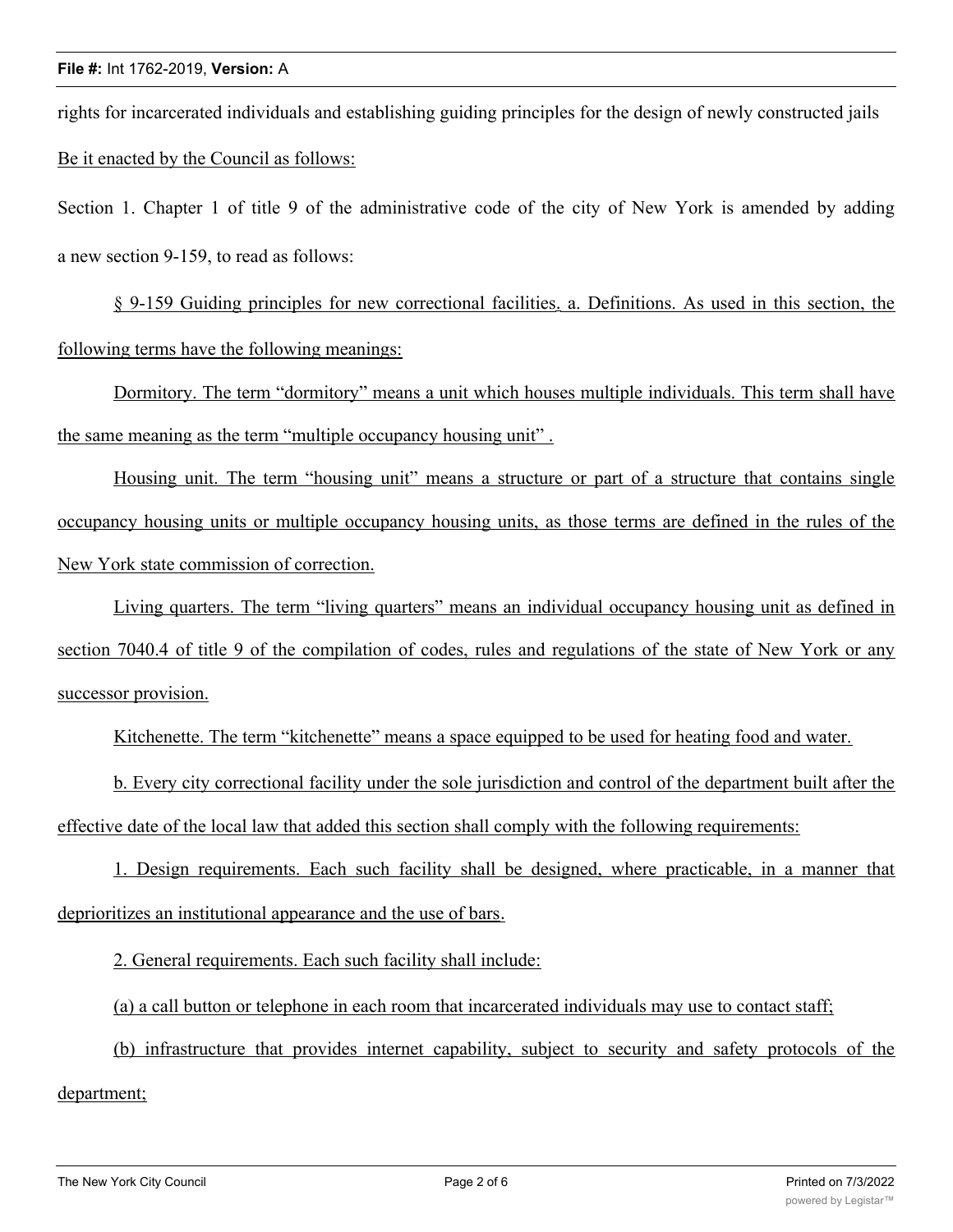## **File #:** Int 1762-2019, **Version:** A

(c) designated spaces for re-entry services and programming, with sufficient space and infrastructure to accomplish the purposes of the services offered therein;

(d) access to clinical space for each housing unit, with 24 hour access to emergency response;

(e) systems that provide heating and air conditioning;

(f) visiting spaces, waiting areas, and other spaces in which visitors frequent that include an area that is suitable for children; and

(g) an outdoor recreation area.

3. Individual living quarters. Each individual living quarter in such facility shall:

(a) be no less than 75 square feet (6.97 square meters) in total area and no less than six feet (1.83 meters) in any direction;

(b) contain a functioning toilet, sink with potable water, single bed, and a closeable storage container for personal property for a single person;

(c) have at least one window with access to natural light. The total area of all windows in each living quarter shall be a least one-tenth the floor area of such room;

(d) contain no more than one single bed and house no more than one person; and

(e) contain at least one light that can be turned on and off.

4. Dormitories. Each dormitory in such facility shall:

(a) be equipped with a sufficient number of toilets and sinks, and provide showers in accordance with the minimum standards of the New York city board of correction and the guidelines of the New York state commission of correction for multiple occupancy housing units;

(b) have at least one window with access to natural light in each living space within such dormitory. The total area of all windows in each dormitory shall be a least one-tenth the floor area of such space; and

(c) contain a minimum of 75 square feet (6.97 meters) of floor space per person in the sleeping area.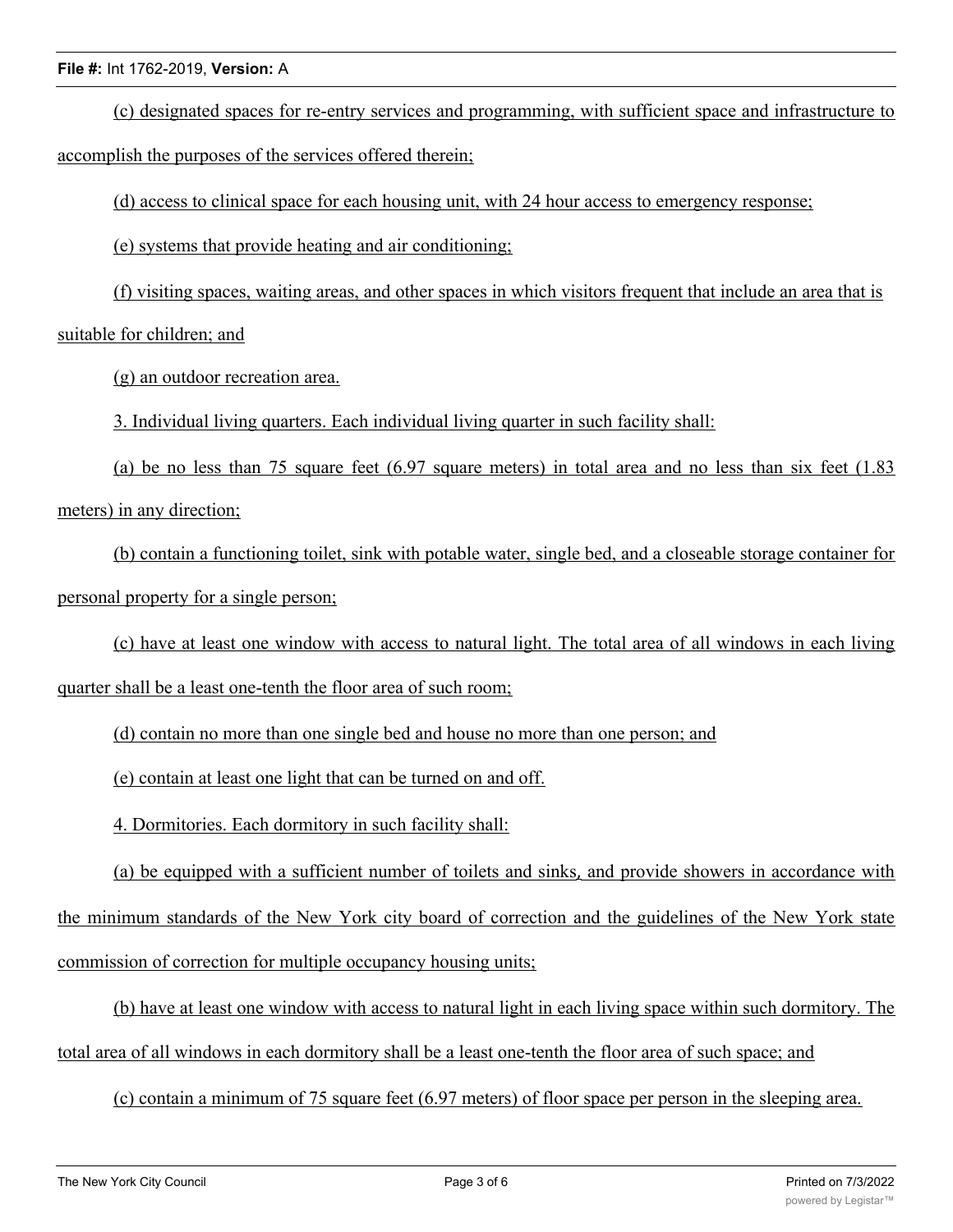5. Housing units. Each housing unit in such facility shall

(a) include a recreation area with access to fresh air and natural light; and

(b) contain a kitchenette.

6. Bathrooms shall be accessible at all times to individuals housed in each such facility.

c. The department shall digitize paper-based communications and ensure that correctional facilities built after the effective date of the local law that added this section are wired in such a fashion to allow for such electronic communications. Such communication shall include but not be limited to (1) the location of incarcerated individuals, (2) communications between staff, (3) the filing of grievances, and (4) communications regarding bail status, in accordance with standards set by correctional oversight agencies.

d. This section is not intended to encompass the entirety of standards to apply to jail facilities.

§ 2. Subdivision g of section 9-136 of the administrative code of the city of New York, as added by local law number 134 for the year 2019, is amended to read as follows:

g. The department shall install grievance kiosks in each facility where incarcerated individuals may file grievances electronically and in a private setting by [January 2026] December 31, 2026. Such kiosks shall be accessible in multiple languages and shall provide incarcerated individuals physical receipts confirming filing. If a request made through the kiosk is not subject to the [inmate] grievance and review process, the kiosks shall provide incarcerated individuals with information regarding where the grievance should be redirected.

§ 3. Section 9-139 of the administrative code of the city of New York, as amended by local law number 91 for the year 2015, is amended to read as follows:

§ 9-139 [Inmate] Bill of rights for incarcerated individuals. a. The department shall inform every [inmate] incarcerated individual upon admission to the custody of the department, in writing, using plain and simple language, of their rights under department policy, which shall be consistent with federal, state, and local laws, and board of correction minimum standards, on the following topics: non-discriminatory treatment,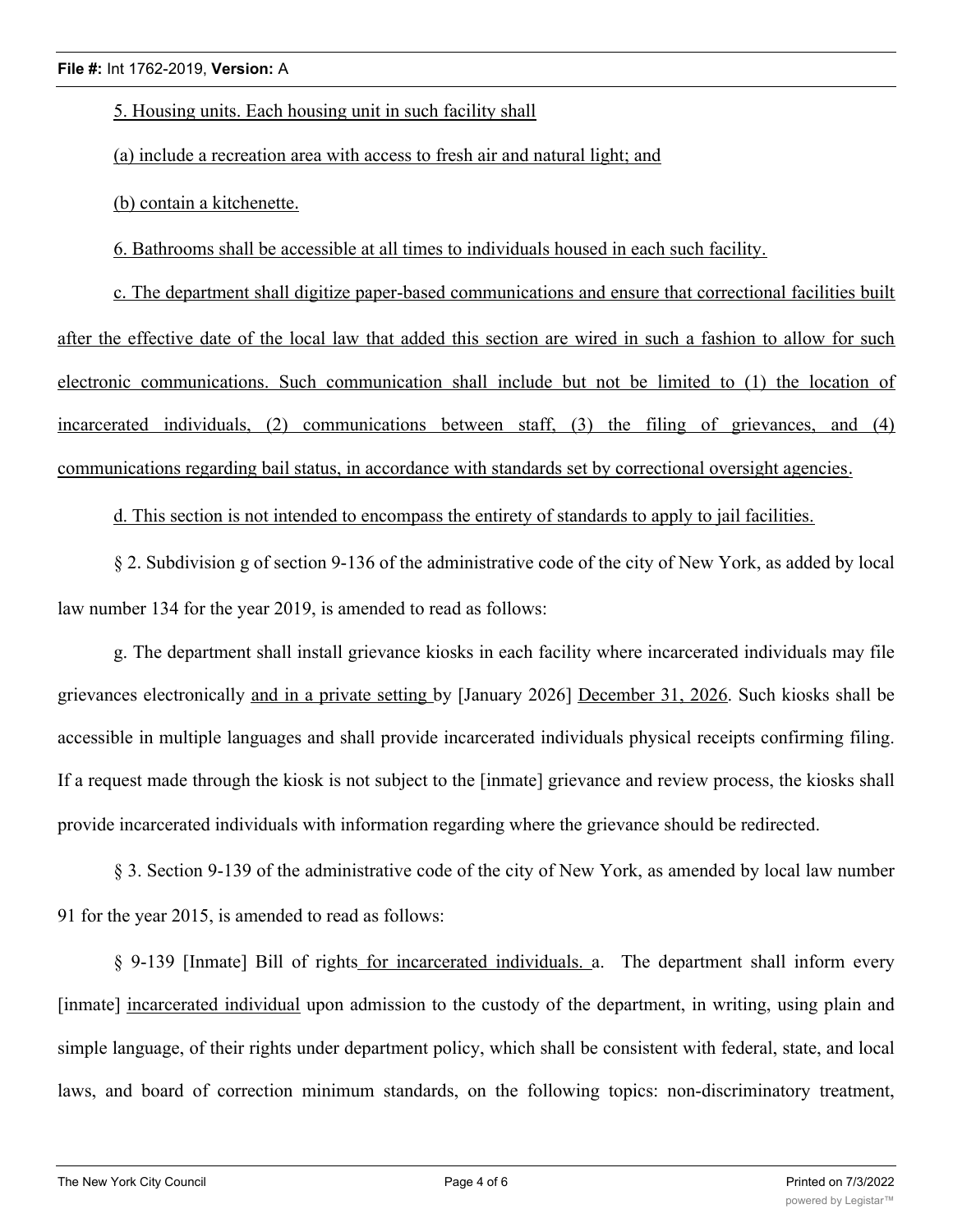## **File #:** Int 1762-2019, **Version:** A

personal hygiene, recreation, religion, attorney visits, access to legal reference materials, visitation, telephone calls and other correspondence, media access, due process in any disciplinary proceedings, health services, safety from violence, and the grievance system.

b. The department shall inform every [inmate] incarcerated individual upon admission to the custody of the department, in writing, using plain and simple language, of their responsibilities under the department's rules governing their [inmate] conduct.

c. The department shall inform every [inmate] incarcerated individual upon admission to the custody of the department, in writing, using plain and simple language, of available services relating to education, vocational development, drug and alcohol treatment and counseling, and mental health treatment and counseling services.

d. The department shall publish on its website any documents created pursuant to this section. Such documents shall be available in English and Spanish.

e. Within 24 hours of admission to the custody of the department, the department shall provide to each [inmate] incarcerated individual an oral summary of the rights and responsibilities enumerated in subdivisions a, b, and c of this section in their [the inmate's] preferred language, if the language is accessible through the city's language access plan. The department shall make a good faith effort to provide an oral summary in languages that are not accessible through the city's language access plan as soon as practicable.

f. Upon admission to the custody of the department, each [inmate] incarcerated individual shall also be offered the option of being provided the Connections guidebook for formerly incarcerated people, or any similar or successor book or handbook that describes resources available to those re-entering society after being incarcerated.

g. The department shall allow incarcerated individuals to decorate a designated area of their living quarters, with appropriate oversight from the department regarding safety and security considerations.

h. The department shall maintain a policy that requires its employees to refer to individuals in custody